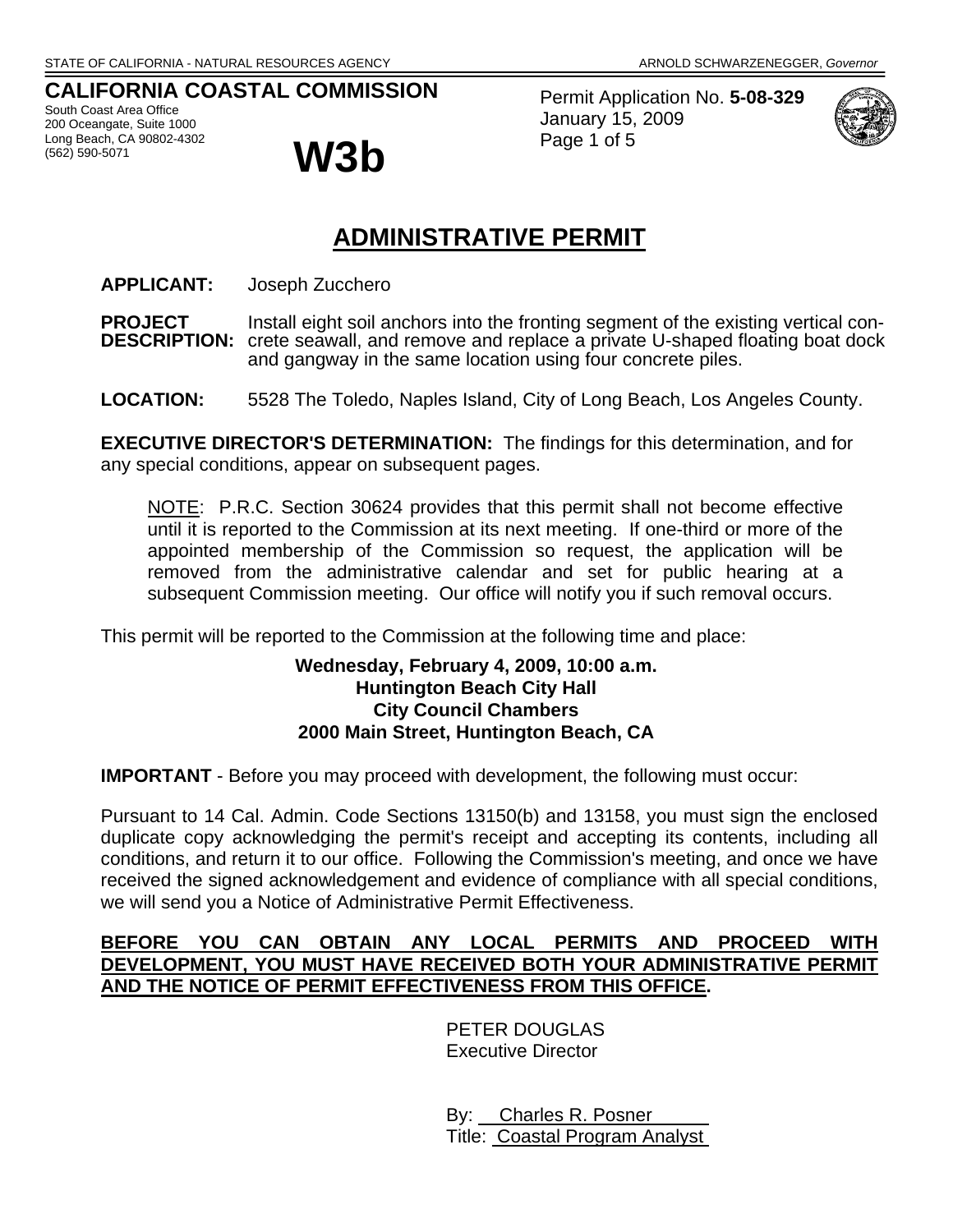## 5-08-329 Page 2 of 5

## **STANDARD CONDITIONS:**

- 1. Notice of Receipt and Acknowledgment. The permit is not valid and development shall not commence until a copy of the permit, signed by the permittee or authorized agent, acknowledging receipt of the permit and acceptance of the terms and conditions, is returned to the Commission office.
- 2. Expiration. If development has not commenced, the permit will expire two years from the date this permit is reported to the Commission. Development shall be pursued in a diligent manner and completed in a reasonable period of time. Application for extension of the permit must be made prior to the expiration date.
- 3. Interpretation. Any questions of intent or interpretation of any term or condition will be resolved by the Executive Director or the Commission.
- 4. Assignment. The permit may be assigned to any qualified person, provided assignee files with the Commission an affidavit accepting all terms and conditions of the permit.
- 5. Terms and Conditions Run with the Land. These terms and conditions shall be perpetual, and it is the intention of the Commission and the permittee to bind all future owners and possessors of the subject property to the terms and conditions.

## **SPECIAL CONDITIONS:** See Page Four.

## **EXECUTIVE DIRECTOR'S DETERMINATION (continued):**

The Executive Director hereby determines that the proposed development is a category of development which, pursuant to PRC Section 30624, qualifies for approval by the Executive Director through the issuance of an Administrative Permit. Subject to Standard and Special Conditions as attached, said development is in conformity with the provisions of Chapter 3 of the Coastal Act of 1976 and will not have any significant impacts on the environment within the meaning of the California Environmental Quality Act. If located between the nearest public road and the sea, this development is in conformity with the public access and public recreation policies of Chapter 3.

## **FINDINGS FOR EXECUTIVE DIRECTOR'S DETERMINATION:**

## **A. Project Description**

The proposed project involves the replacement of a private residential boat dock, and the structural reinforcement of an existing vertical concrete seawall, on Naples Island in southeast Long Beach (See Exhibits). The 79-foot long segment of the seawall that fronts the applicant's property will be strengthened by the installation of eight helical steel soil anchors into threeinch diameter holes that will be drilled through the face of the existing concrete seawall. Minor concrete spalling and crack repairs will also be conducted on the seawall where needed. The will be no fill, dredging, or excavation, and nothing is proposed to be discharged into the waters of Alamitos Bay.

Workers' access to the seawall during the repairs will require the removal of the applicant's private floating boat dock that exists at the site. The existing U-shaped dock float will be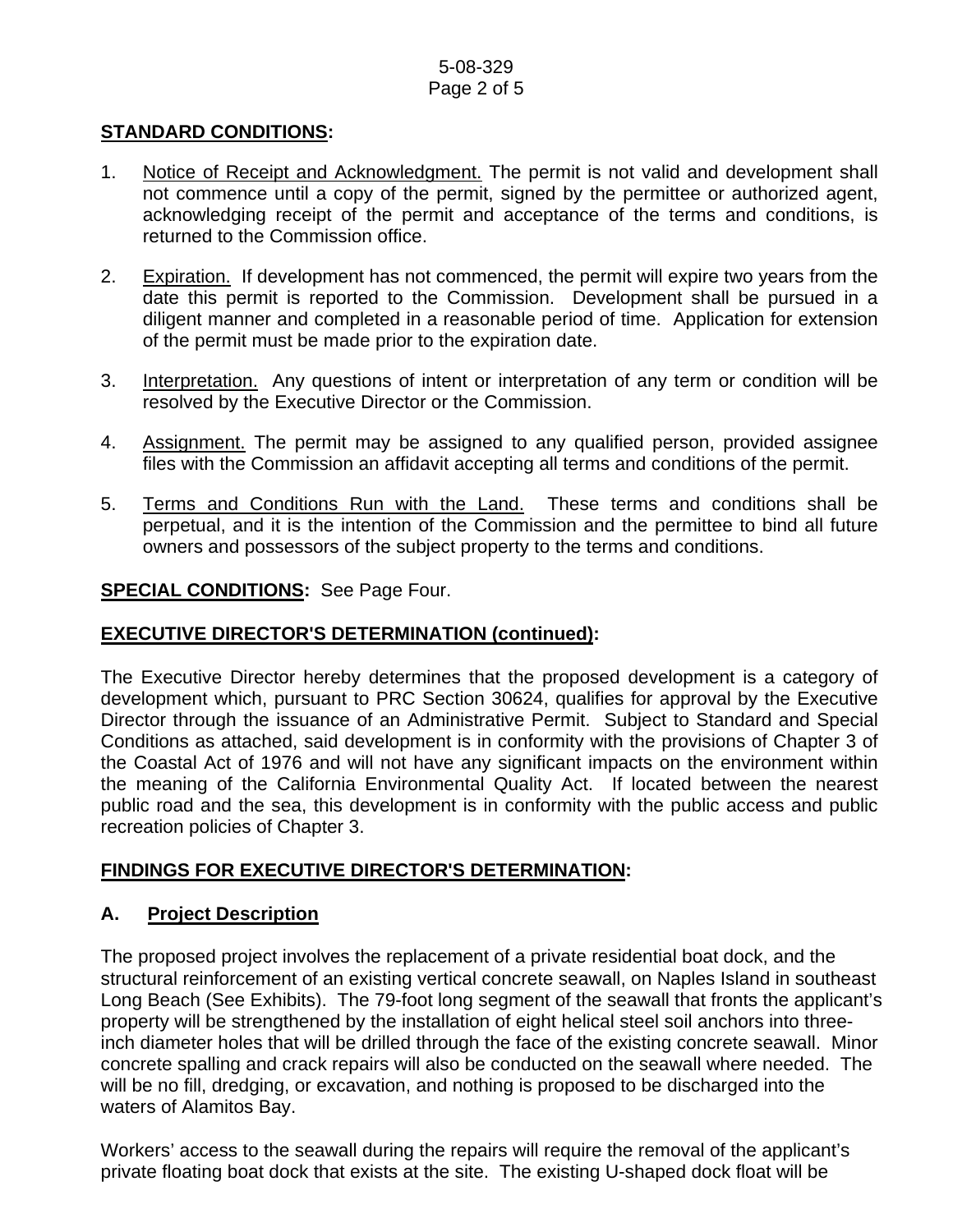removed and replaced with a new U-shaped dock in the same location. Four concrete piles will be installed to secure the new dock in place (Exhibit #5). The four existing piles at the project site will be removed (Exhibit #4). The existing 4'x 26' gangway that connects the dock to the vertical seawall on the shore will be removed and replaced with a new 4'x 22' gangway.

The proposed dock is in Alamitos Bay, situated between the bay's vertical seawall and the City Pierhead Line (Exhibit #5). The proposed dock is associated with an adjacent single-family residence and is for boating recreation purposes. The proposed project will not interfere with public access. An underwater survey conducted at the site on October 29, 2008 (by Stanley Nesheim) found no eelgrass in the project area. Therefore, the proposed project will not be disturb eelgrass beds. Another underwater survey conducted at the site on December 3, 2008 (by Tom Nelson) found no *Caulerpa taxifolia* (invasive aquatic algae) in the project area. The proposed project has received an "Approval in Concept" stamp from the City of Long Beach Planning Department and the City of Long Beach Marine Bureau.

## **B. Recreational Marine Resources**

The proposed recreational boat dock development and its associated structures are an allowable and encouraged marine related use. The project design includes the minimum sized pilings and the minimum number of pilings necessary for structural stability. There are no feasible less environmentally damaging alternatives available. As conditioned, the project will not significantly adversely impact eelgrass beds and will not contribute to the dispersal of the invasive aquatic algae, *Caulerpa taxifolia*. Further, as proposed and conditioned, the project, which is to be used solely for recreational boating purposes, conforms with Sections 30224 and 30233 of the Coastal Act.

## **C. Water Quality**

The proposed dock work will be occurring on or within coastal waters. The storage or placement of construction material, debris, or waste in a location where it could be discharged into coastal waters would result in an adverse effect on the marine environment. To reduce the potential for construction related impacts on water quality, the Commission imposes special conditions requiring, but not limited to, the appropriate storage and handling of construction equipment and materials to minimize the potential of pollutants to enter coastal waters and for the use of on-going best management practices following construction. As conditioned, the Commission finds that the development conforms with Sections 30230 and 30231 of the Coastal Act.

## **D. Public Access**

As conditioned, the proposed development will not have any new adverse impact on public access to the coast or to nearby recreational facilities. Thus, as conditioned, the proposed development conforms with Sections 30210 through 30214, Sections 30220 through 30224, and 30252 of the Coastal Act.

## **E. Local Coastal Program**

A coastal development permit is required from the Commission for the proposed development because it is located within the Commission's area of original jurisdiction. The Commission's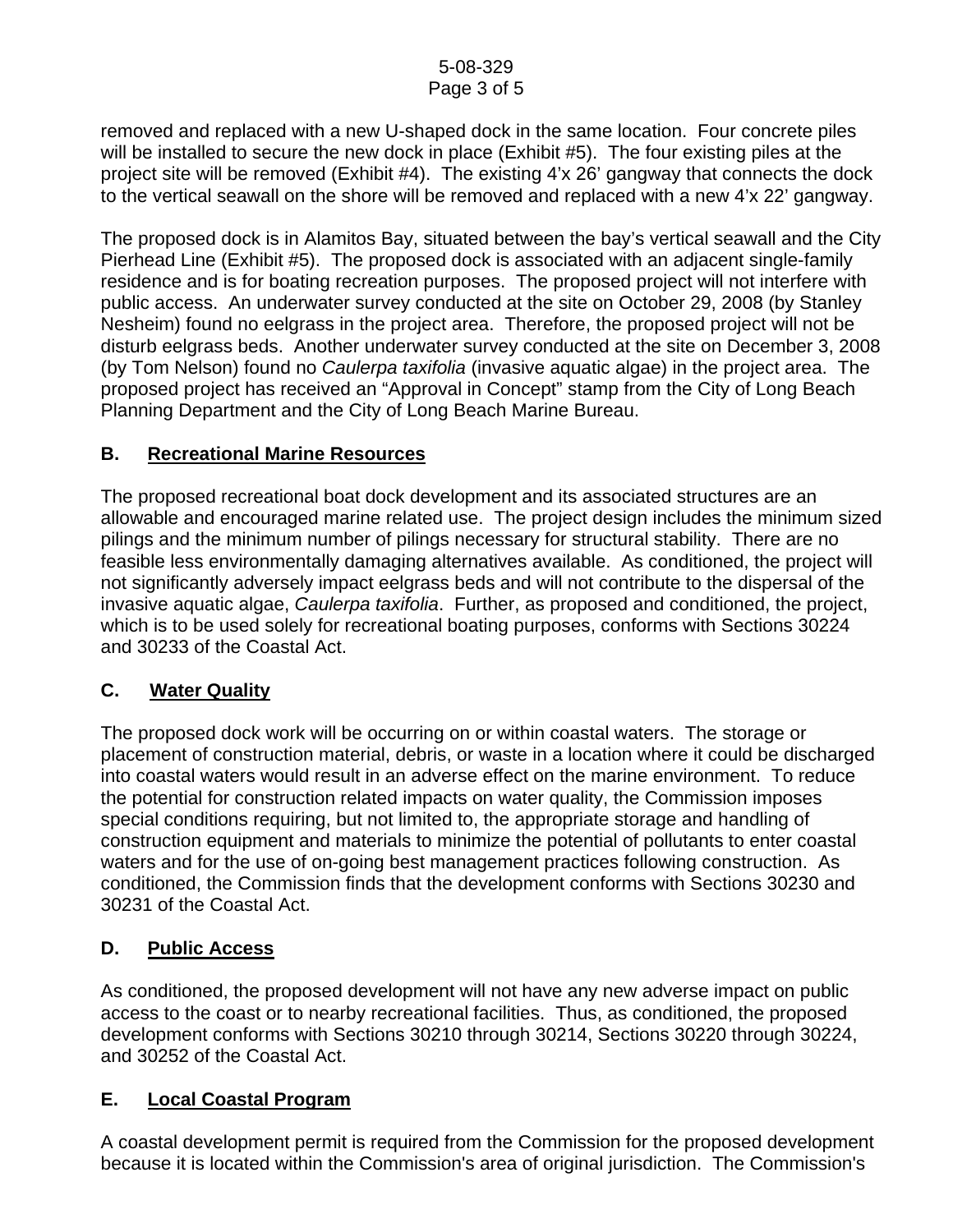standard of review for the proposed development is the Chapter 3 policies of the Coastal Act. The City of Long Beach certified LCP is advisory in nature and may provide guidance. The Commission certified the City of Long Beach LCP on July 22, 1980. As conditioned, the proposed development is consistent with Chapter 3 of the Coastal Act and with the certified LCP for the area.

## **F. California Environmental Quality Act (CEQA)**

As conditioned, there are no feasible alternatives or feasible mitigation measures available which would substantially lessen any significant adverse effect which the activity may have on the environment. Therefore, the Commission finds that the proposed project, as conditioned to mitigate the identified impacts, is the least environmentally damaging feasible alternative and can be found consistent with the requirements of the Coastal Act to conform to CEQA.

## **SPECIAL CONDITIONS:**

## **1. Permit Compliance**

 The permitted use of the approved development is for boating related uses only. All development must occur in strict compliance with the proposal as set forth in the application for permit, subject to any special conditions. Any deviation from the approved plans must be submitted for review by the Executive Director to determine whether an amendment to this coastal development permit is required.

## **2. Construction Responsibilities and Debris Removal**

- a) No construction materials, equipment, debris, or waste will be placed or stored where it may be subject to wave, wind, or rain erosion and dispersion.
- b) Any and all construction material shall be removed from the site within ten days of completion of construction and disposed of at an appropriate location.
- c) Machinery or construction materials not essential for project improvements are prohibited at all times in the subtidal or intertidal zones.
- d) If turbid conditions are generated during construction, a silt curtain will be utilized to control turbidity.
- e) Eelgrass shall not be disturbed.
- f) Floating booms will be used to contain debris discharged into coastal waters and any debris discharged will be removed as soon as possible but no later than the end of each day.
- g) Divers will recover non-buoyant debris discharged into coastal waters as soon as possible after loss.
- h) At the end of the construction period, the permittee shall inspect the project area and ensure that no debris, trash or construction material has been left on the shore or in the water, and that the project has not created any hazard to navigation.

## **3. Best Management Practices (BMP) Program**

By acceptance of this permit, the applicant agrees that the long-term water-borne berthing of boat(s) in the approved dock and/or boat slip will be managed in a manner that protects water quality pursuant to the implementation of the following BMPs: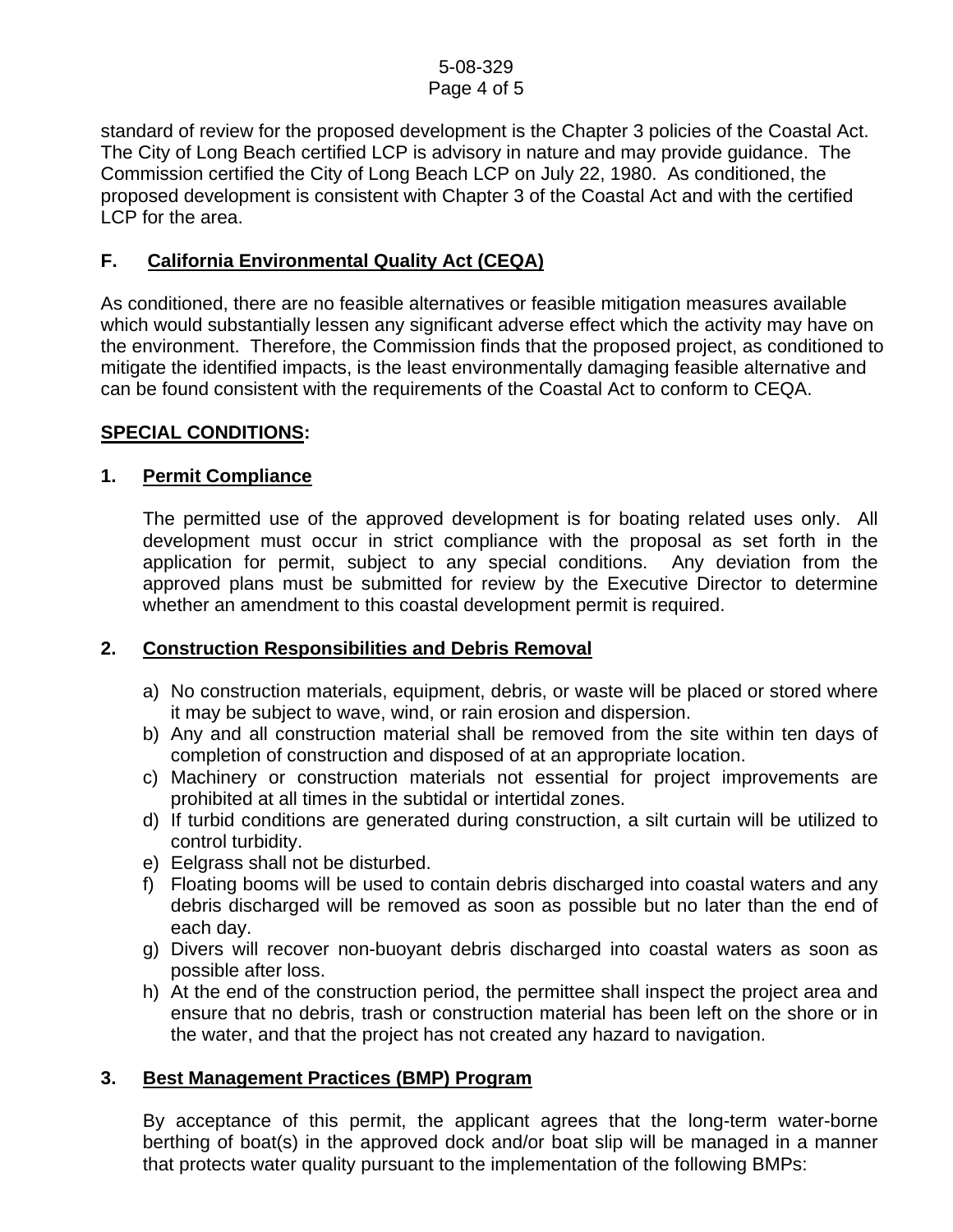- a) Boat Cleaning and Maintenance Measures:
	- 1. In-water top-side and bottom-side boat cleaning shall minimize the discharge of soaps, paints and debris.
	- 2. In-the-water hull scraping or any process that occurs under water that results in the removal of paint from boat hulls is prohibited. Only detergents and cleaning components that are designated by the manufacturer as phosphate-free and biodegradable shall be used, and only minimal amounts shall be used.
	- 3. The applicant shall minimize the use of detergents and boat cleaning and maintenance products containing ammonia, sodium hypochlorite, chlorinated solvents, petroleum distillates or lye.
- b) Solid and Liquid Waste Management Measures:

All trash, recyclables, and hazardous wastes or potential water contaminants, including old gasoline or gasoline with water, absorbent materials, oily rags, lead acid batteries, anti-freeze, waste diesel, kerosene and mineral spirits shall be disposed of in a proper manner and shall not at any time be disposed of in the water or gutter.

c) Petroleum Control Management Measures:

Oil absorbent materials should be examined at least once a year and replaced as necessary. The applicant shall recycle the materials, if possible, or dispose of them in accordance with hazardous waste disposal regulations. The boaters are encouraged to regularly inspect and maintain engines, seals, gaskets, lines and hoses in order to prevent oil and fuel spills. Boaters are also encouraged to use preventive engine maintenance, oil absorbents, bilge pump-out services, or steam cleaning services as much as possible to clean oily bilge areas. Clean and maintain bilges. Do not use detergents while cleaning. The use of soaps that can be discharged by bilge pumps is discouraged.

## **4. Public Access along the Waterway**

The proposed project shall not interfere with public access and use of the public walkway situated in the vicinity of the project.

## **ACKNOWLEDGMENT OF PERMIT RECEIPT/ACCEPTANCE OF CONTENTS:**

\_\_\_\_\_\_\_\_\_\_\_\_\_\_\_\_\_\_\_\_\_\_\_\_\_\_\_\_ \_\_\_\_\_\_\_\_\_\_\_\_\_\_\_\_\_\_\_\_\_\_

I/We acknowledge that I/we have received a copy of this permit and have accepted its contents including all conditions.

Applicant's Signature **Date of Signing**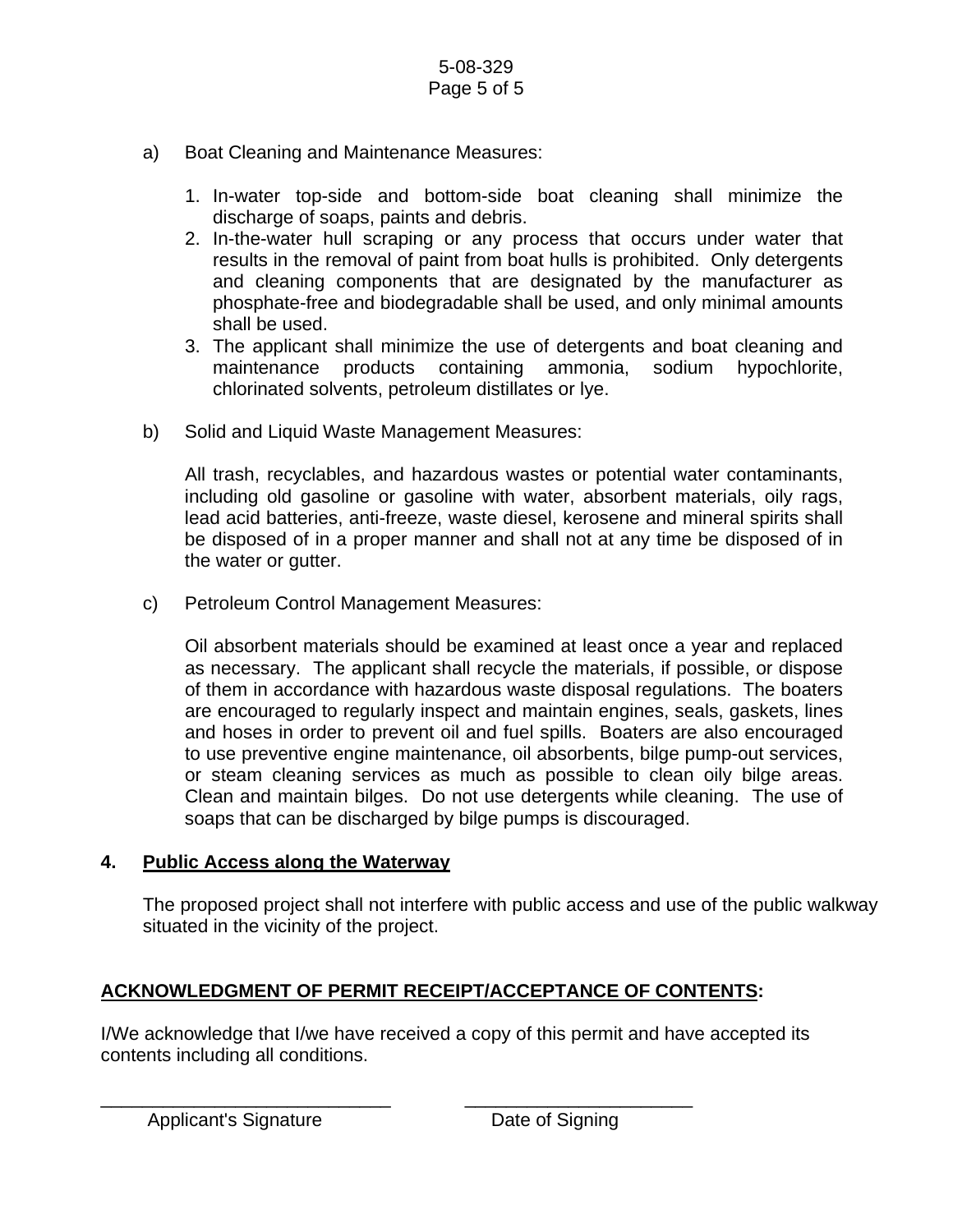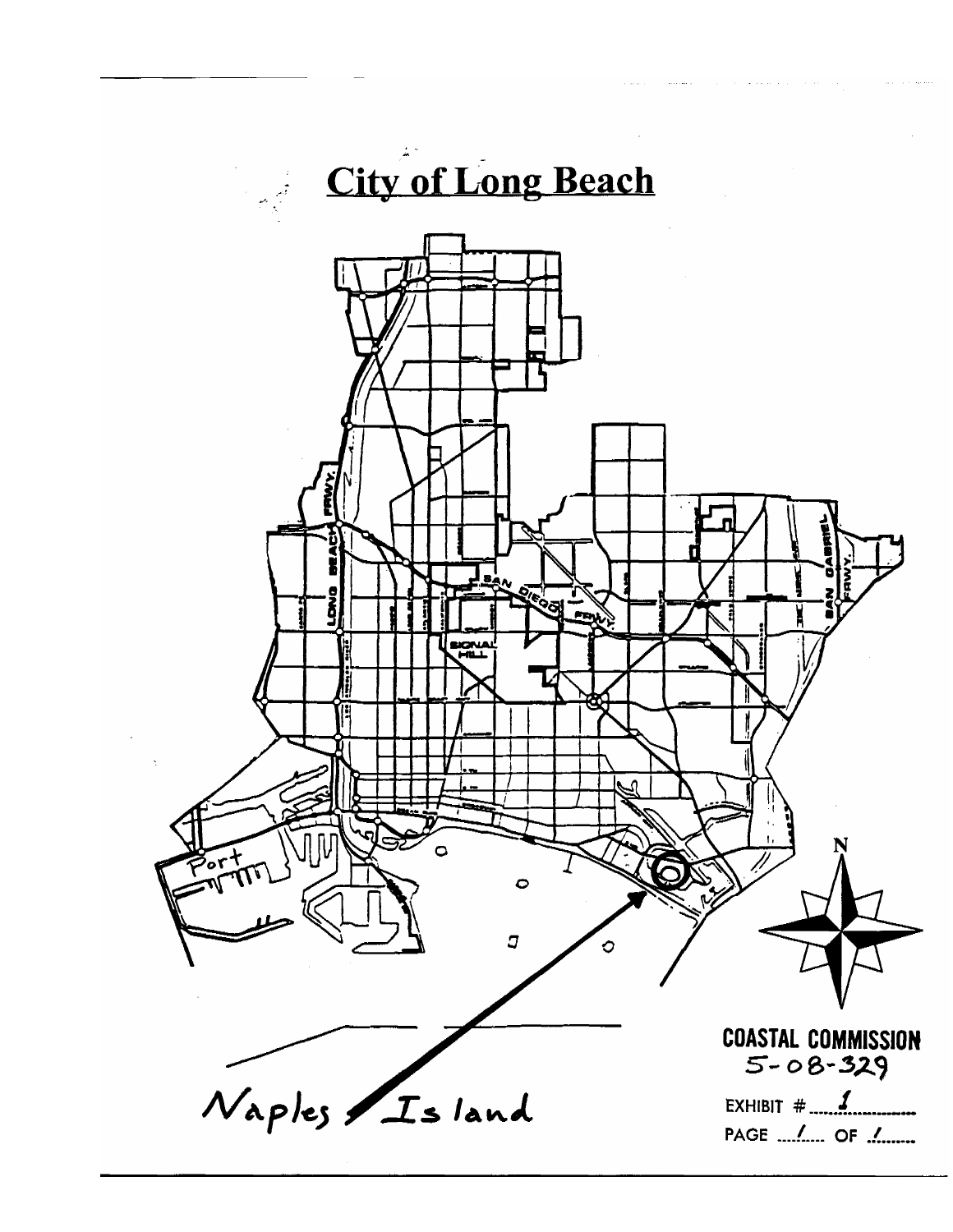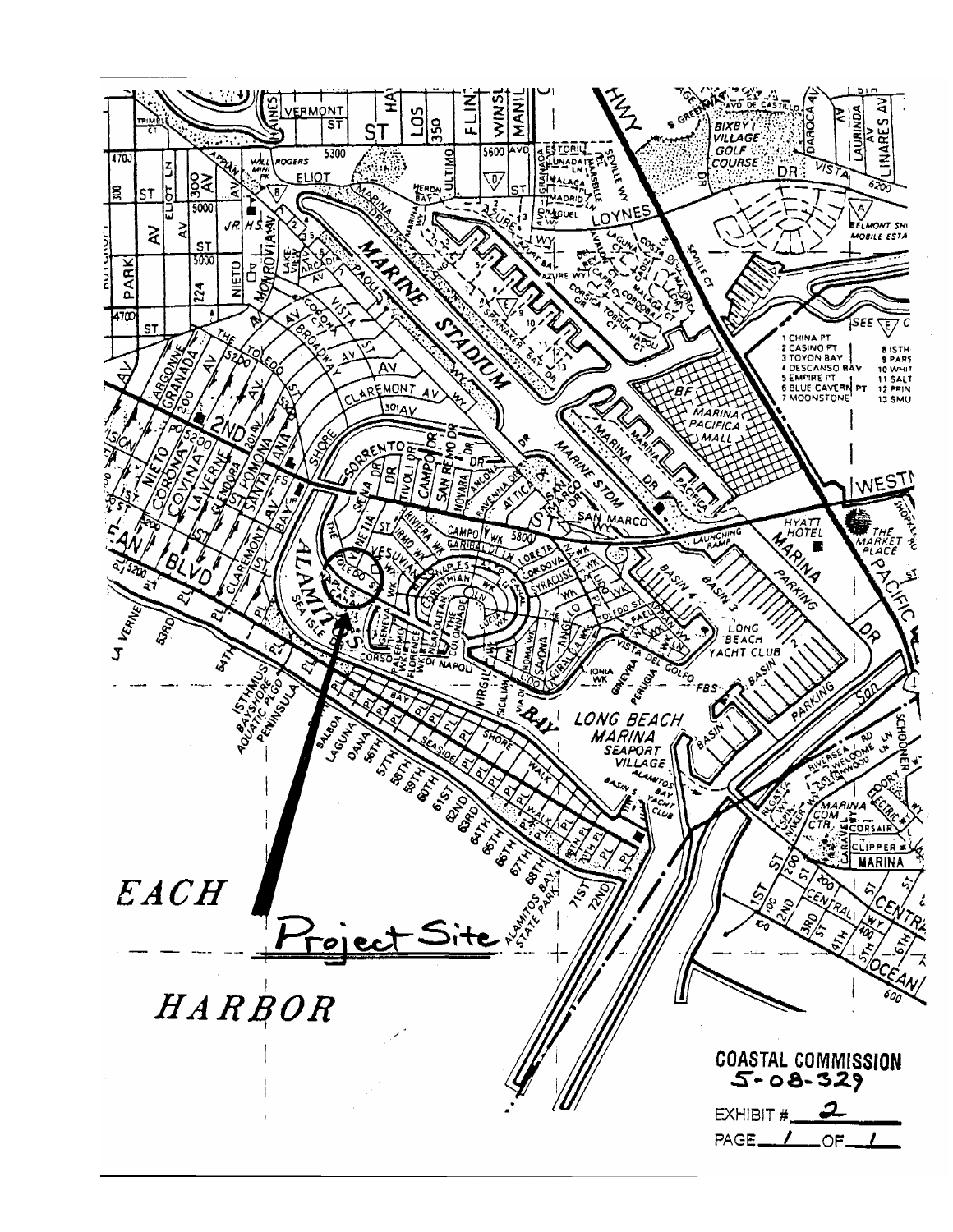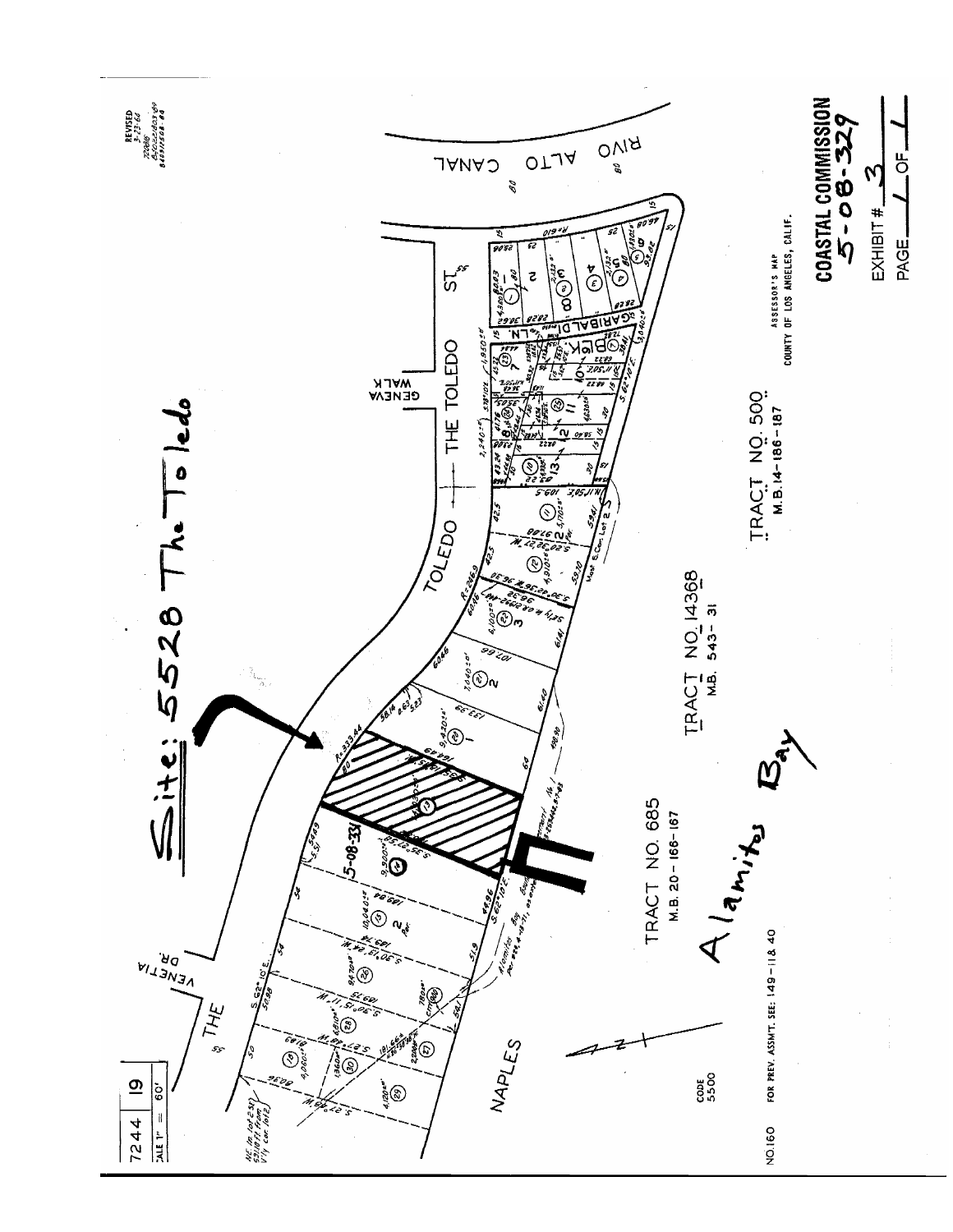